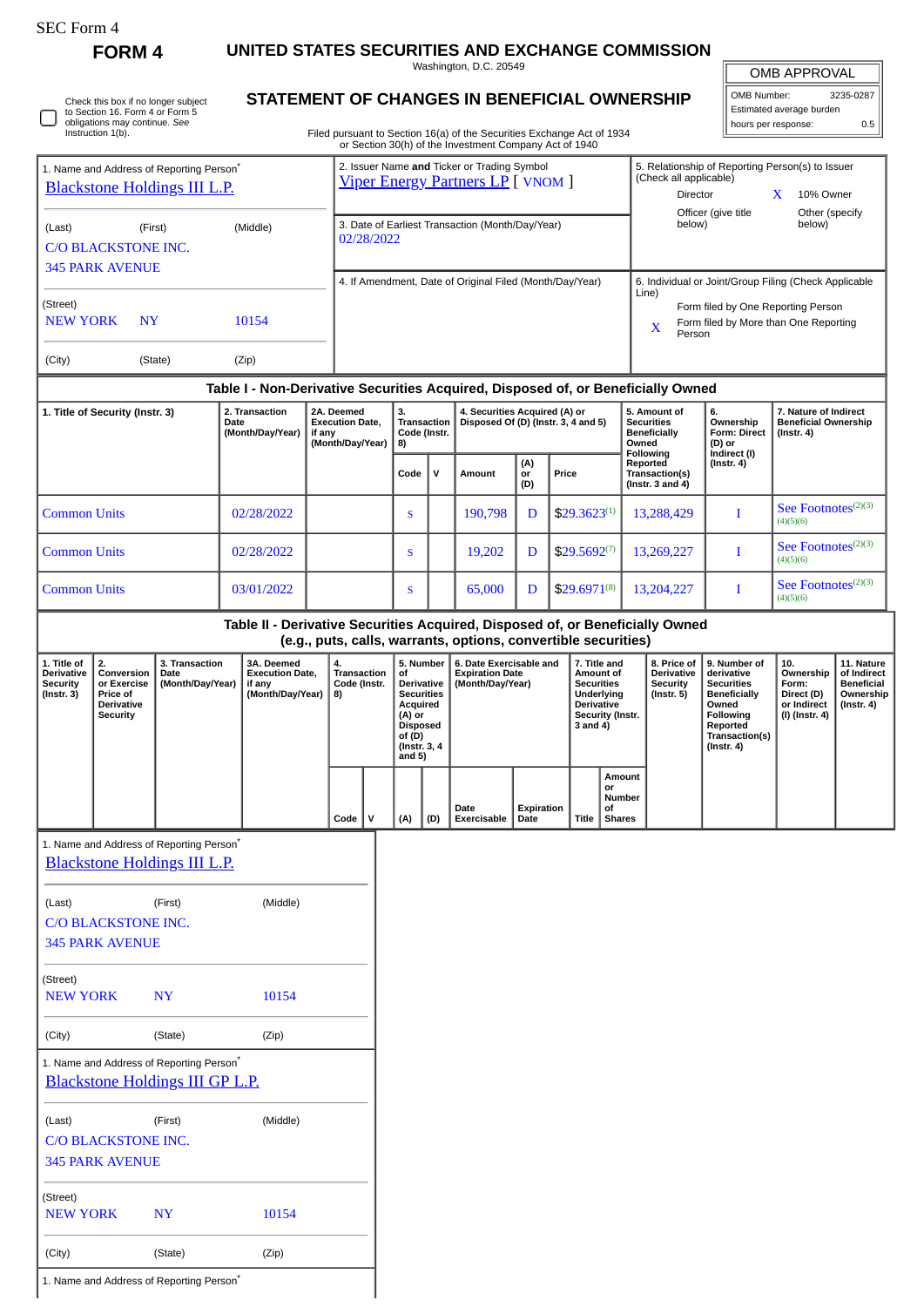| <u>L.L.C.</u>                                 | <b>Blackstone Holdings III GP Management</b>                                                      |          |
|-----------------------------------------------|---------------------------------------------------------------------------------------------------|----------|
| (Last)                                        | (First)                                                                                           | (Middle) |
| C/O BLACKSTONE INC.<br><b>345 PARK AVENUE</b> |                                                                                                   |          |
| (Street)<br><b>NEW YORK</b>                   | NY                                                                                                | 10154    |
| (City)                                        | (State)                                                                                           | (Zip)    |
| <b>Blackstone Inc</b>                         | 1. Name and Address of Reporting Person <sup>*</sup>                                              |          |
| (Last)                                        | (First)                                                                                           | (Middle) |
| <b>345 PARK AVENUE</b>                        |                                                                                                   |          |
| (Street)                                      |                                                                                                   |          |
| <b>NEW YORK</b>                               | $N\mathbf{Y}$                                                                                     | 10154    |
| (City)                                        | (State)                                                                                           | (Zip)    |
|                                               | 1. Name and Address of Reporting Person <sup>*</sup><br><b>Blackstone Group Management L.L.C.</b> |          |
| (Last)                                        | (First)                                                                                           | (Middle) |
| C/O BLACKSTONE INC.                           |                                                                                                   |          |
| <b>345 PARK AVENUE</b>                        |                                                                                                   |          |
| (Street)<br><b>NEW YORK</b>                   | NY                                                                                                | 10154    |
| (City)                                        | (State)                                                                                           | (Zip)    |
|                                               | 1. Name and Address of Reporting Person <sup>*</sup><br>SCHWARZMAN STEPHEN A                      |          |
| (Last)                                        | (First)                                                                                           | (Middle) |
| C/O BLACKSTONE INC.                           |                                                                                                   |          |
| <b>345 PARK AVENUE</b>                        |                                                                                                   |          |
| (Street)<br>NEW YORK                          | NY                                                                                                | 10154    |
| (City)                                        | (State)                                                                                           | (Zip)    |

## **Explanation of Responses:**

1. The price reported in Column 4 is a weighted average price. These common units ("Common Units") representing limited partner interests in Viper Energy Partners LP (the "Issuer") were sold in multiple transactions ranging from \$28.49 to \$29.48, inclusive. The Reporting Persons undertake to provide to the Issuer, any security holder of the Issuer, or the staff of the Securities and Exchange<br>Commission, upon requ

2. The controlling membership interests of BX Guidon Topco LLC, a Delaware limited liability company are held by Blackstone Management Associates VI L.L.C. and Blackstone Energy Management<br>Associates II L.L.C. BMA VI L.L.C L.L.C. Blackstone Holdings III L.P. is the managing member of each of BMA VI L.L.C. and Blackstone EMA II L.L.C. Blackstone Holdings III GP L.P. is the general partner of Blackstone Holdings III L.P. Blackstone Holdings III GP Management L.L.C. is the general partner of Blackstone Holdings III GP L.P.

3. (continued from footnote 2) Blackstone Inc. ("Blackstone") is the sole member of Blackstone Holdings III GP Management L.L.C. The sole holder of the Series II preferred stock of Blackstone is Blackstone Group Management L.L.C. Blackstone Group Management L.L.C. is wholly-owned by Blackstone's senior managing directors and controlled by its founder, Stephen A. Schwarzman. 4. Information with respect to each of the Reporting Persons is given solely by such Reporting Person, and no Reporting Person has responsibility for the accuracy or completeness of information supplied by another Reporting Person.

5. Each of the Reporting Persons (other than to the extent it directly holds securities reported herein) disclaims beneficial ownership of the securities held by the other Reporting Persons, except to the extent of such Reporting Person's pecuniary interest therein, and, pursuant to Rule 16a-1(a)(4) under the Securities Exchange Act of 1934 (the "Exchange Act"), each of the Reporting Persons (other than the Reporting Person to the extent it directly holds securities reported herein) states that the inclusion of these securities in this report shall not be deemed an admission of beneficial ownership of all of the securities reported herein for purposes of Section 16 of the Exchange Act or for any other purpose.

6. Due to the limitations of the electronic filing system certain Reporting Persons are filing a separate Form 4.

7. The price reported in Column 4 is a weighted average price. These Common Units were sold in multiple transactions ranging from \$29.485 to \$29.74, inclusive. The Reporting Persons undertake to provide to the Issuer, any security holder of the Issuer, or the staff of the Securities and Exchange Commission, upon request, full information regarding the number of Common Units sold at each separate price in the range set forth in this footnote.

8. The price reported in Column 4 is a weighted average price. These Common Units were sold in multiple transactions ranging from \$29.50 to \$30.28, inclusive. The Reporting Persons undertake to provide to the Issuer, any security holder of the Issuer, or the staff of the Securities and Exchange Commission, upon request, full information regarding the number of Common Units sold at each separate price in the range set forth in this footnote.

## **Remarks:**

Form 2 of 2

BLACKSTONE HOLDINGS 03/02/2022III L.P., By: Blackstone Holdings III GP L.P., its general partner, By: Blackstone Holdings III GP